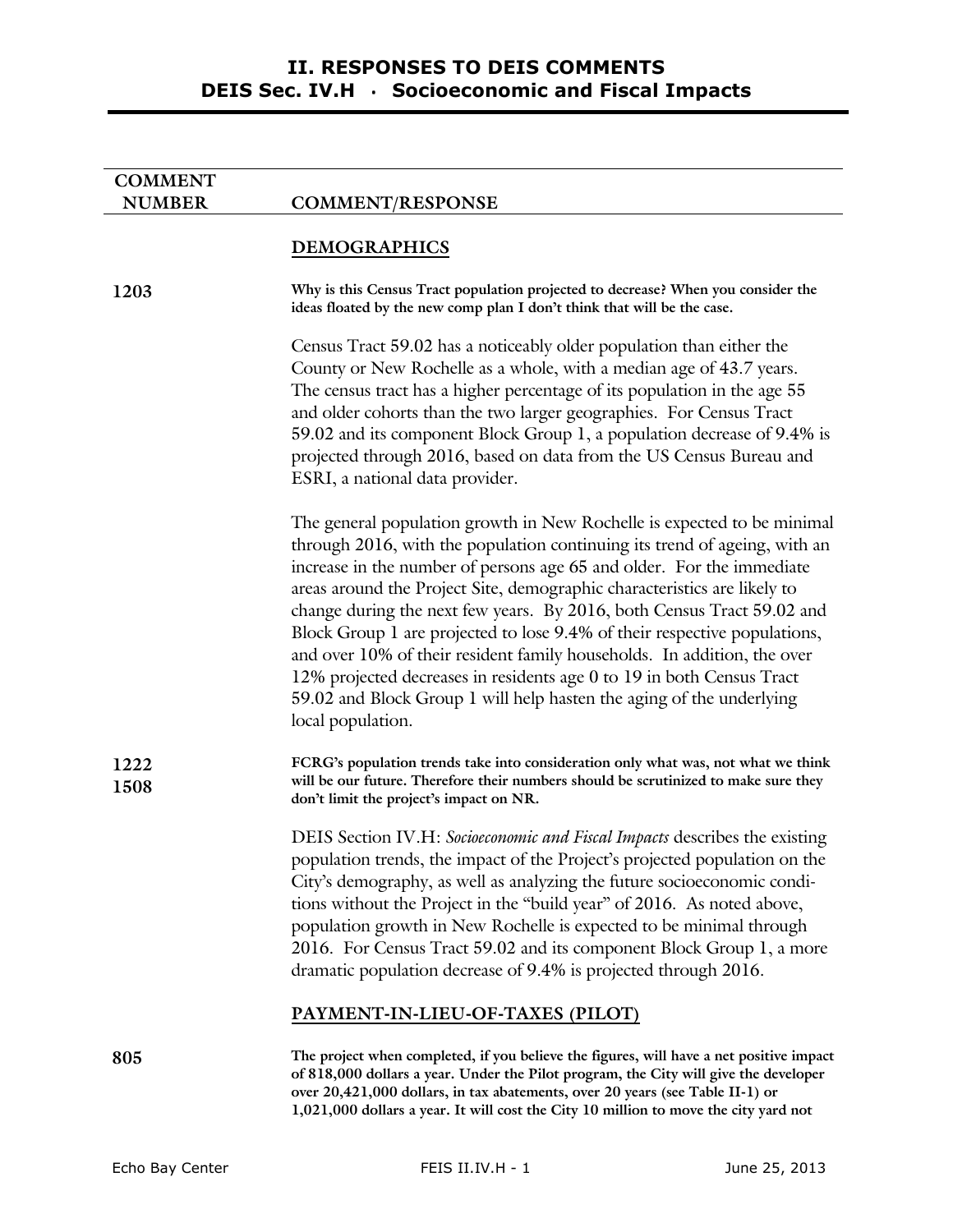## **II. RESPONSES TO DEIS COMMENTS DEIS Sec. IV.H** · **Socioeconomic and Fiscal Impacts**

|      | including the debt service on the bond. The total cost, to New Rochelle, will be more<br>than 30,421,000 dollars over 20 years or more than 1.5 million dollars a year. Based<br>on these figures, the City will have a net loss of over 682,000 dollars per year for 20<br>years. The taxpayers of New Rochelle cannot afford to subsidize this project under<br>these terms. Just to become revenue neutral, will require an additional 682,000<br>dollars a year in either increased taxes or reduced services.                                                                                                                                                                                                                                                                                    |
|------|-------------------------------------------------------------------------------------------------------------------------------------------------------------------------------------------------------------------------------------------------------------------------------------------------------------------------------------------------------------------------------------------------------------------------------------------------------------------------------------------------------------------------------------------------------------------------------------------------------------------------------------------------------------------------------------------------------------------------------------------------------------------------------------------------------|
| 806  | If Forest City is unable to realize a profit from this project without over 20 million<br>in tax abatements, they need to rethink the project or move on. City Council also<br>needs to accept the possibility, the City cannot afford to develop Echo Bay at this<br>time under these terms.                                                                                                                                                                                                                                                                                                                                                                                                                                                                                                         |
| 1403 | The tax abatement is too rigid and does not benefit the city or the tax payers.                                                                                                                                                                                                                                                                                                                                                                                                                                                                                                                                                                                                                                                                                                                       |
|      | The City is not giving the Applicant 20 million dollars in tax abatements.<br>The Applicant will invest approximately \$12 million in public benefits and<br>new public assets, including up-front capital contributions to assist the<br>City with the debt service for the new City Yard, funding for the<br>acquisition by the City of the Nelstad parcel, environmental clean-up and<br>physical stabilization of the Project Site (but not the Armory building or<br>portions of the Armory parcel not being utilized as part of the Project),<br>and creation of new, publicly accessible waterfront open spaces. Due to<br>this significant up-front investment in public assets, it is the Applicant's<br>opinion the Project would not be financially feasible without a PILOT<br>agreement. |
|      | Utilizing a time-neutral net fiscal impact methodology, it was determined<br>that the proposed FEIS Project would generate approximately \$445,877<br>in municipal costs and \$479,076 in education costs per year. In contrast,<br>the proposed FEIS Project would also generate approximately \$1.26                                                                                                                                                                                                                                                                                                                                                                                                                                                                                                |

the proposed FEIS Project would also generate approximately \$1.26 million in annual municipal and School District revenues, over \$138,500 in municipal refuse and parks and recreation fees, and over \$275,000 in utility and general sales tax revenue for the City. Thus, the proposed FEIS Project is projected to have a net positive fiscal benefit to the City of New Rochelle of \$753,593 per year. In addition, the proposed FEIS Project would generate approximately \$1.02 million in one-time fees. The FEIS Project would also include \$2.5 million in funding by the Applicant to help the City defray debt service costs to be incurred in connection with the relocation and reconstruction of the City's DPW facility, payment by the Applicant of approximately \$2.5 million to defray any costs the City might incur in connection with the City's acquisition and reuse of the Nelstad parcel and/or reuse of the Mancuso Marina parcel, and a \$1.5 million Empire State Development Grant that the Applicant helped the City secure that would provide funding for public infrastructure improvements at the Echo Bay waterfront.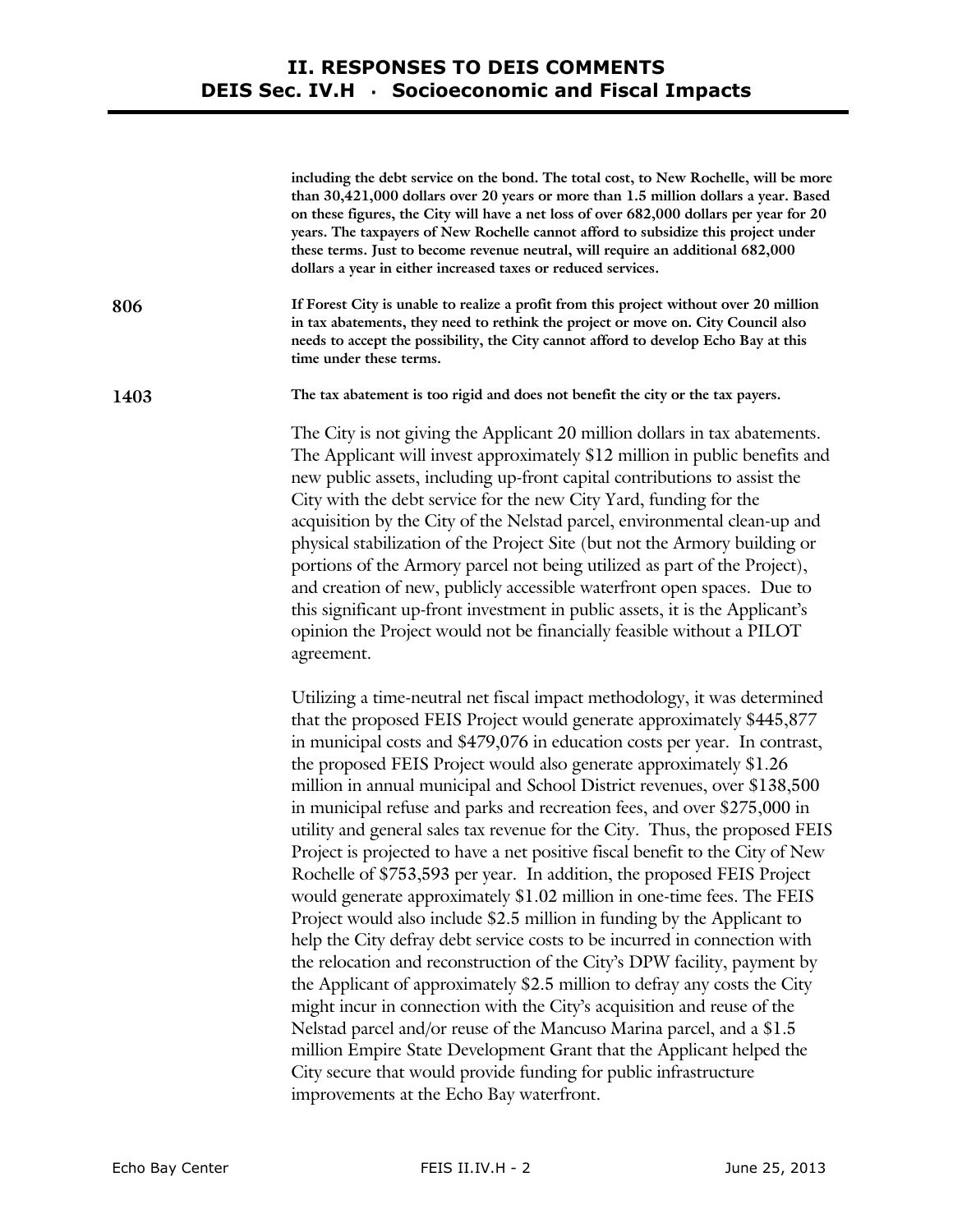The Project is intended to be assisted by the New Rochelle Industrial Development Agency, which would acquire title to the Site from the Applicant (at no cost to the Agency), and would lease it back to the Applicant. The **Project** financial model has not been reviewed by the City and the approval of the PILOT is subject to a separate public review process by the IDA. See FEIS Section I: Introduction, *Review by New Rochelle Industrial Development Agency* for a description of the IDA process for review of a "PILOT Agreement". The PILOT scenario assumes payments-in-lieu-of-taxes sufficient to cover the projected education costs associated with the new housing units as shown below in the chart and detailed in FEIS Appendix 1: *Socioeconomic and Fiscal Impacts Analysis – FEIS Project.* 

The PILOT for the three taxing jurisdictions (School District, City, Westchester County) is set off of a "base year" so that the revenue to the School District covers the marginal cost (for public school education and private school transportation) of the projected school child generation. The revenue to the City and Westchester County is then allocated in the same proportion as taxes would be allocated. The base year is the 2012- 2013 school year. In subsequent years, the PILOT payment for each jurisdiction will then rise (or fall) at the same rate as the increase (or decrease) in the tax rate of the jurisdiction. For example, the table below shows that the PILOT payment for the School District in the first year would be \$18,846, assuming a 2.5% increase in 2014, 2015 and 2016:

| <b>Calculation of PILOT Payment to the School District Assuming</b><br>2.5% Growth Rate |                           |                        |  |  |
|-----------------------------------------------------------------------------------------|---------------------------|------------------------|--|--|
| Year                                                                                    | <b>Tax Rate</b><br>Change | <b>Payment</b>         |  |  |
| 2013                                                                                    |                           | \$17,500 (Base Amount) |  |  |
| 2014                                                                                    | 2.50%                     | \$17,938               |  |  |
| 2015                                                                                    | 2.50%                     | \$18,386               |  |  |
| 2016 (First PILOT year)                                                                 | 2.50%                     | \$18,846               |  |  |

In the  $11<sup>th</sup>$  year, the payment to the School District will be re-calculated using the *actual* school child generation experienced in years 6-10. Utilizing the  $11<sup>th</sup>$  year marginal cost (based on the tax increases from the previous 10 years), the new School District payment will be set.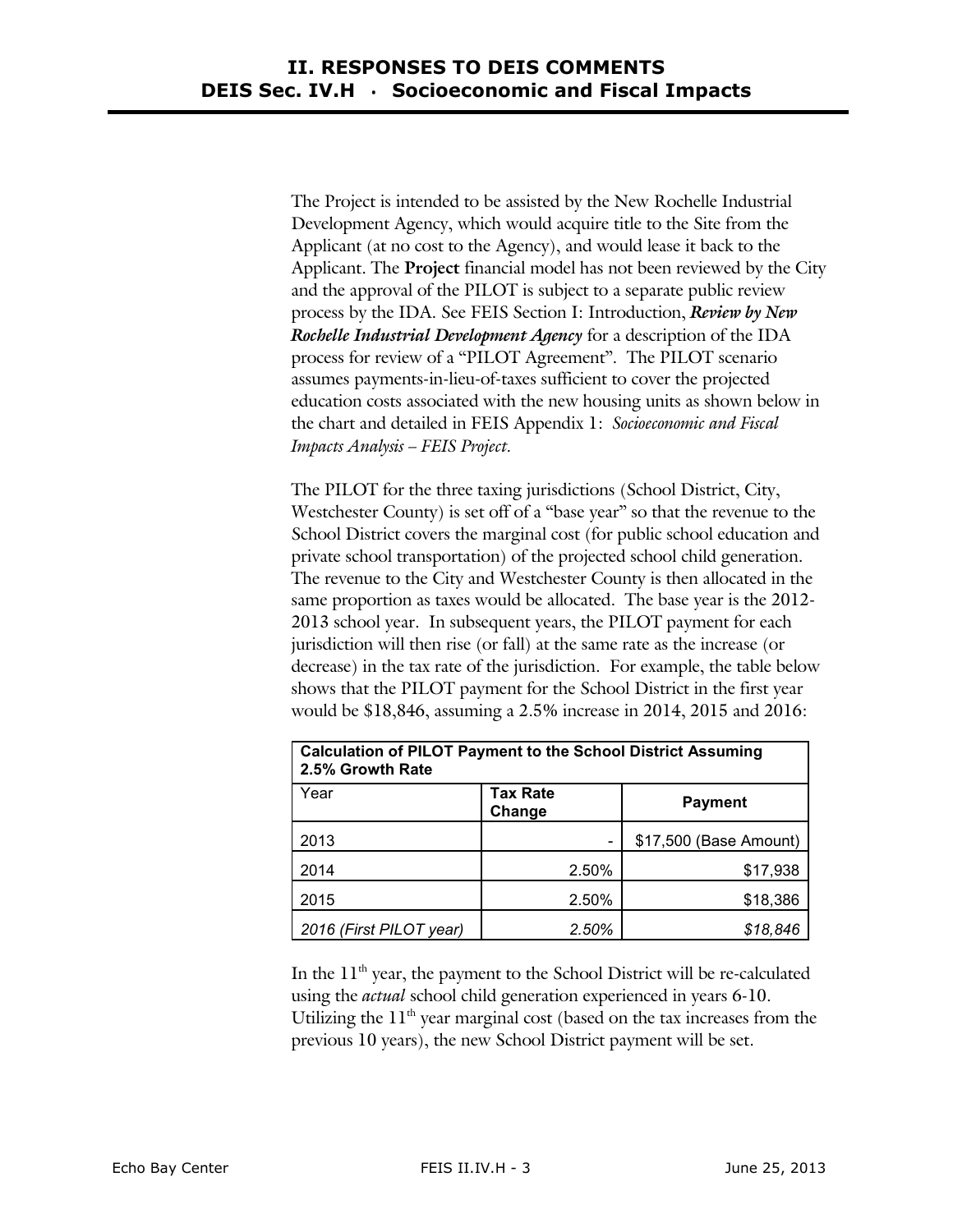

| 1202<br>1509 | I'm assuming that New Rochelle is verifying the fiscal benefits and costs that are<br>suggested in the DEIS.                                                                                                                                                                                                                                                                                                                                                                                                                                                                                                                                                                                                                                                                                                                                                                                                                                                            |
|--------------|-------------------------------------------------------------------------------------------------------------------------------------------------------------------------------------------------------------------------------------------------------------------------------------------------------------------------------------------------------------------------------------------------------------------------------------------------------------------------------------------------------------------------------------------------------------------------------------------------------------------------------------------------------------------------------------------------------------------------------------------------------------------------------------------------------------------------------------------------------------------------------------------------------------------------------------------------------------------------|
|              | Comment noted. City staff and consultants have reviewed the Project.<br>The Project is intended to be assisted by the New Rochelle Industrial<br>Development Agency, which would acquire title to the Site from the<br>Applicant (at no cost to the Agency), and would lease it back to the<br>Applicant. The Project financial model has not been reviewed by the City<br>and the approval of the PILOT is subject to a separate public review<br>process by the IDA. See FEIS Section I: Introduction, Review by New<br>Rochelle Industrial Development Agency for a description of the IDA process<br>for review of a "PILOT Agreement".                                                                                                                                                                                                                                                                                                                             |
| 1204         | Why would NR lengthen the Pilot program when the financial benefit is weighted in<br>the favor of the developer?                                                                                                                                                                                                                                                                                                                                                                                                                                                                                                                                                                                                                                                                                                                                                                                                                                                        |
|              | As noted above, the Project is intended to be assisted by the New Rochelle<br>Industrial Development Agency(IDA), which would acquire title to the<br>Site from the Applicant (at no cost to the Agency), and would lease it back<br>to the Applicant. The Uniform Tax Exemption Policy of the New<br>Rochelle Industrial Development Agency (which would confer the tax<br>exemption) provides that the term of a PILOT Agreement shall be 15<br>years, but gives the agency the flexibility to extend the term to the 20 years<br>proposed by the Applicant. The Applicant would make a significant<br>financial investment in public infrastructure including restoration of<br>shoreline and construction of a waterfront esplanade and public<br>improvements on the existing City Yard and Armory parcels. The<br>Applicant would also contribute to the City's debt service for the new City<br>Yard, fund a pedestrian bridge to Five Islands Park, pay for the |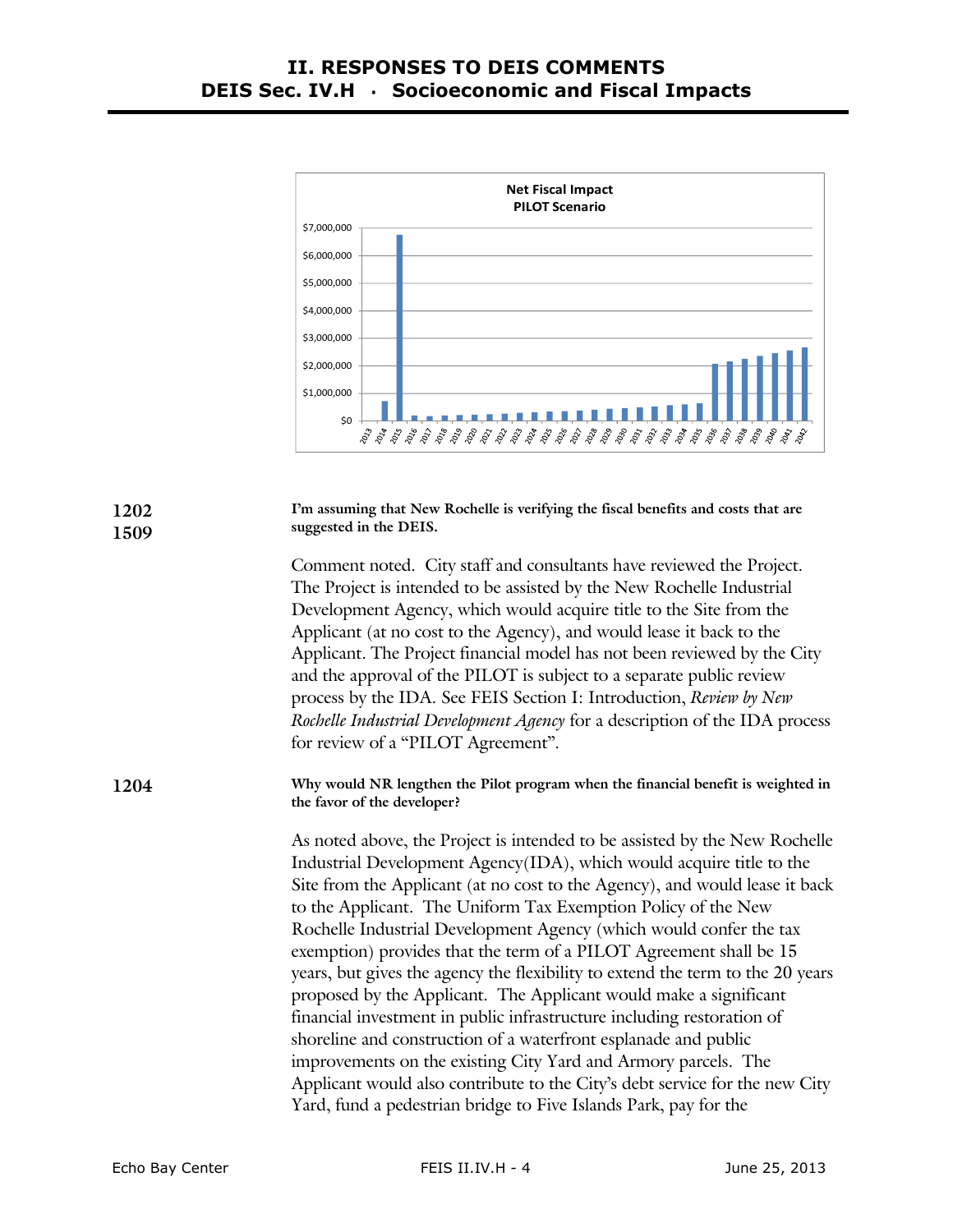environmental remediation of the Site, and contribute to the cost of City acquisition of the Nelstad parcel for future public development and/or reuse of the Mancuso Marina parcel. The requested PILOT would provide the Applicant with the level of financial certainty it needs to be able to make the public investment.

## **PURCHASE OF CITY YARD PARCEL**

**PH102 Another thing is, Forest City, you got a lot of money. Us, the taxpayers, are going to have to pay to move the City Yard. I think you guys should pay for it. If you want that property so bad, come down and give the City a big fat check.** 

> The relocation of the City's Department of Public Works Yard from the Echo Bay waterfront has been contemplated since 1983 when the Main/Echo Urban Renewal Plan was adopted, and again when it was revised in 1994, as well as in the City's 1996 Comprehensive Plan and the City's 1999 Harbor Management Plan.

In 2004, the City began the SEQRA process related to the relocation of the City Yard in order to facilitate the City's plans for sound redevelopment of the Echo Bay area. The DEIS was completed in 2007 with Environmental Findings adopted in 2008. The City Yard was due to be either relocated to a new site with consolidation of operations (to a proposed site on Beechwood Avenue that is zoned for light industry and is surrounded by other commercial/industrial buildings), renovated and modernized in the current location, or the City could continue to defer improvements. In November 2012, the City Council approved the issuance of up to \$25 million of general obligation bonds to finance a new public works facility on Beechwood Avenue.

In December 2012, New Rochelle was awarded a \$1.5 million Empire State Development Grant providing funding for public infrastructure improvements at the Echo Bay waterfront. According to the City's CFA application, the award would assist the City in leveraging the additional funds to provide the necessary streets, sewers, drainage, power, sidewalks, and landscaping of parkland. It would also leverage the City's investment in a new public works yard needed as a result of the existing, aging facility that has become obsolete.

In addition to the estimated fees and miscellaneous revenues generated by the proposed Project, the FEIS Project would include \$2.5 million in funding by the Applicant to help the City defray debt service costs to be incurred in connection with the relocation and reconstruction of the City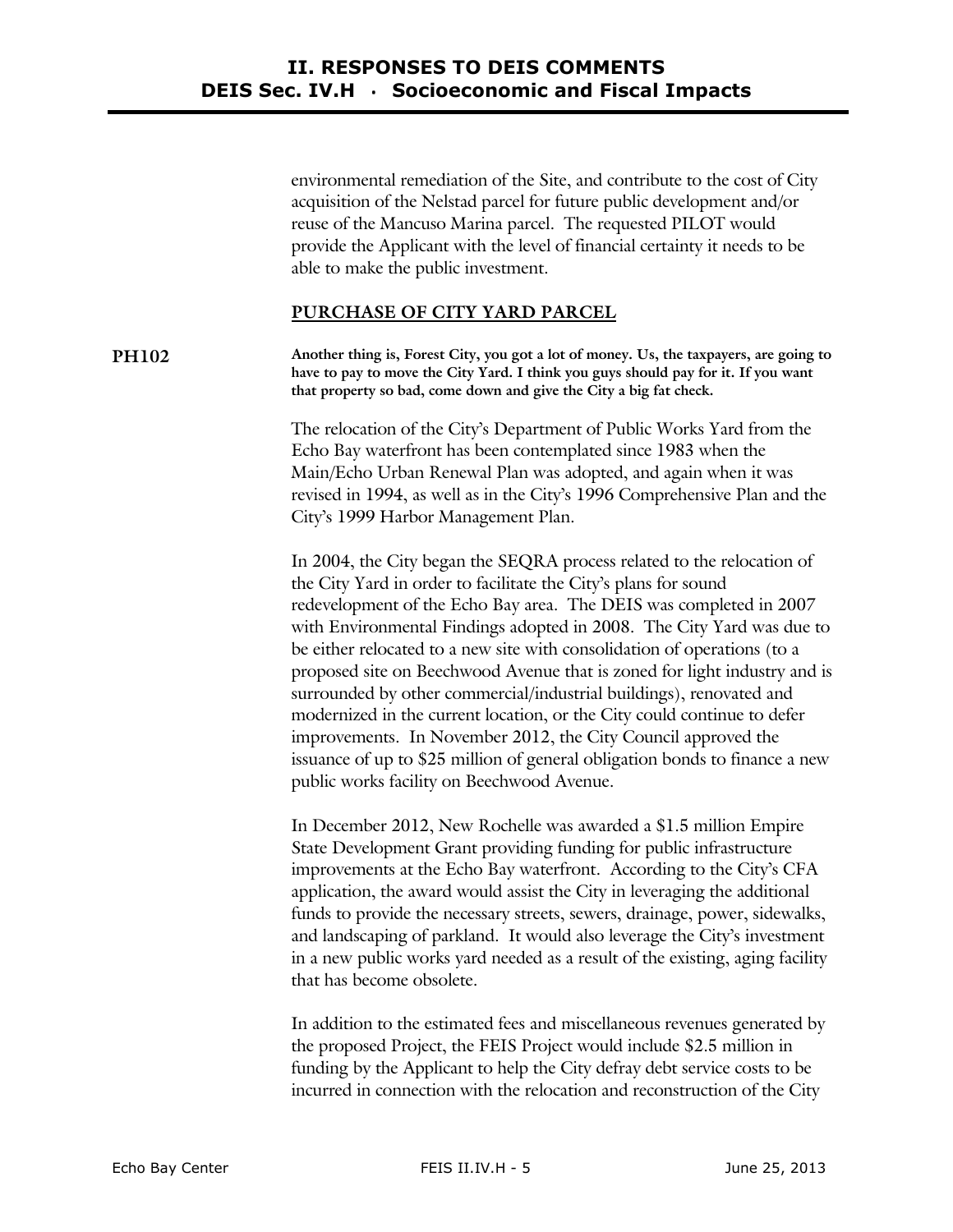Yard, payment by the Applicant of approximately \$2.5 million to defray any costs the City might incur in connection with the City's acquisition and reuse of the Nelstad parcel and/or reuse of the Mancuso Marina parcel, and a \$1.5 million Empire State Development Grant that the Applicant helped the City secure that would provide funding for public infrastructure improvements at the Echo Bay waterfront.

#### **COMMERCIAL DEVELOPMENT – TAXES**

- **801 Commercial development will increase the City's tax base and provide more revenue than residential development. In addition, residential development places an increased burden on our schools which are already under stress.**
- **1401 I question the idea that we need more housing to attract business. We need to develop the property for commercial or rate payer projects. This I know is hard since we rejected IKEA.**

Comment noted. Both the DEIS and FEIS Projects include approximately 25,000 square feet of commercial uses along the East Main Street frontage. As described in FEIS Section Introduction, the proposed PILOT agreement has been structured so that the Project would cover the annual projected cost impact on the School District.

## **BENEFITS OF THE PROJECT**

**PH402 The project's going to create over 100 construction jobs which are so desperately needed in our community, over 69 permanent jobs, and generate the \$1.2 million in annual tax revenues, which is not happening right now on the state – on the site.** 

Comment noted.

**PH1402 To start, I believe the value of the tax abatements far exceeds what is shown in the DEIS. For example, the report assumes that fully loaded taxes would grow only 2½ percent per year, but that is well below what we are likely to see. In fact, the growth in school taxes alone are going to cause the project's total tax bill, if fully loaded, to grow more than 2½ percent per year.** 

> The inflation factor was modified and updated for the FEIS Project. The FEIS Project assumes a PILOT agreement requiring payments-in-lieu-oftaxes sufficient to cover the projected education costs associated with the new housing units. A thirty (30) year time horizon was used for the analysis to project how the fiscal impact of the FEIS Project would change over a substantial portion of the FEIS Project's effective lifetime. Several factors were utilized to account for inflation. It was assumed that tax revenues would increase by 3.5% on an annual basis. This figure was derived from examining the annual tax rate increase for all taxing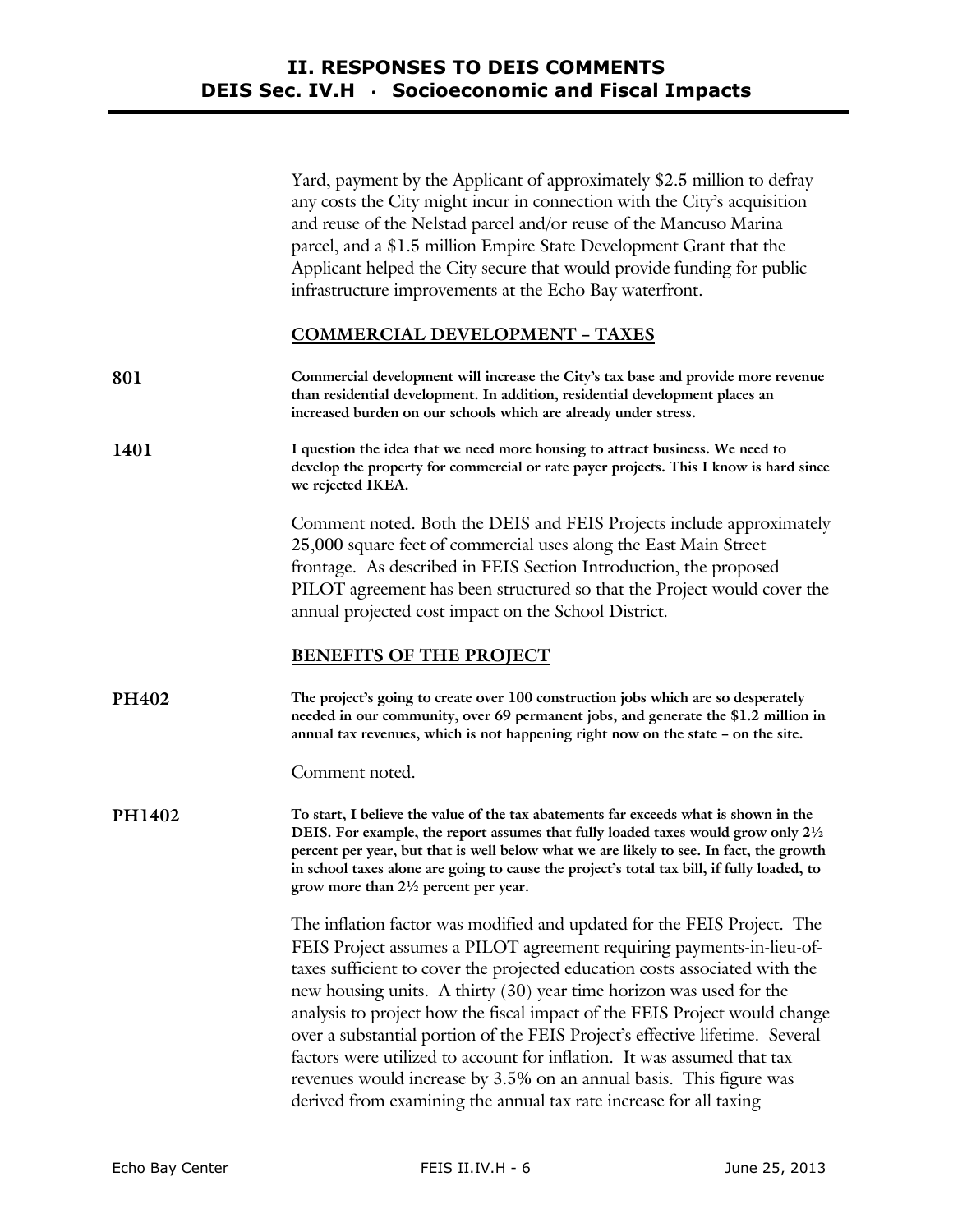jurisdictions between 2000 and 2013; the calculated annual average for this time period was 3.5%. Likewise, costs were projected to increase by 2.5% annually. This reflects uncertainty regarding the future inflationary environment. These inflation rates are a best-guess estimate for analysis purposes. Under the PILOT structure presented in the FEIS, the payments-in-lieu-of-taxes will rise at the same rate as conventional taxes to ensure parity over time.

## **REAL PROPERTY ASSESSMENT**

**PH1403 At full assessment, this property would provide more than \$960,000 to our schools in the first year, but as currently contemplated, Echo Bay would pay only \$385,000 in the first year, for a shortfall of \$575,000. That shortfall is worth 5 full-time teachers or 10 teaching assistants. Economic developments are supposed to provide positive economic benefits to the community. Not only will Echo Bay not pay a fair market rate of taxes to the school district, but it will add children to the system causing a net economic loss on day one.** 

> As described in FEIS Section I: *Introduction*, the proposed PILOT agreement has been structured so that payments-in-lieu-of-taxes would be sufficient to cover the annual projected cost impact on the School District. The Project would cover the marginal cost to educate the children projected to attend New Rochelle public schools, as well as the cost to provide transportation to children that would attend area private schools (a cost borne by the School District). The projected per pupil costs for public and private school children used in the analyses have been agreed to by the School District. The school child generation projections are based on the widely used and accepted Rutgers model. In order to provide further accountability to the City, the Applicant has agreed to a "look back" provision, so that in the tenth year an audit would be undertaken of the actual school child generation for the preceding five years, and the PILOT payment for the ten years would be subject to adjustment based on the findings.

> The PILOT for the three taxing jurisdictions (School District, City, Westchester County) is set off of a "base year" so that the revenue to the School District covers the marginal cost (for public school education and private school transportation) of the projected school child generation. The revenue to the City and Westchester County is then allocated in the same proportion as taxes would be allocated. The base year is the 2012- 2013 school year. In subsequent years, the PILOT payment for each jurisdiction would then rise (or fall) at the same rate as the increase (or decrease) in the tax rate of the jurisdiction (see example above in Response 805/806/1403).